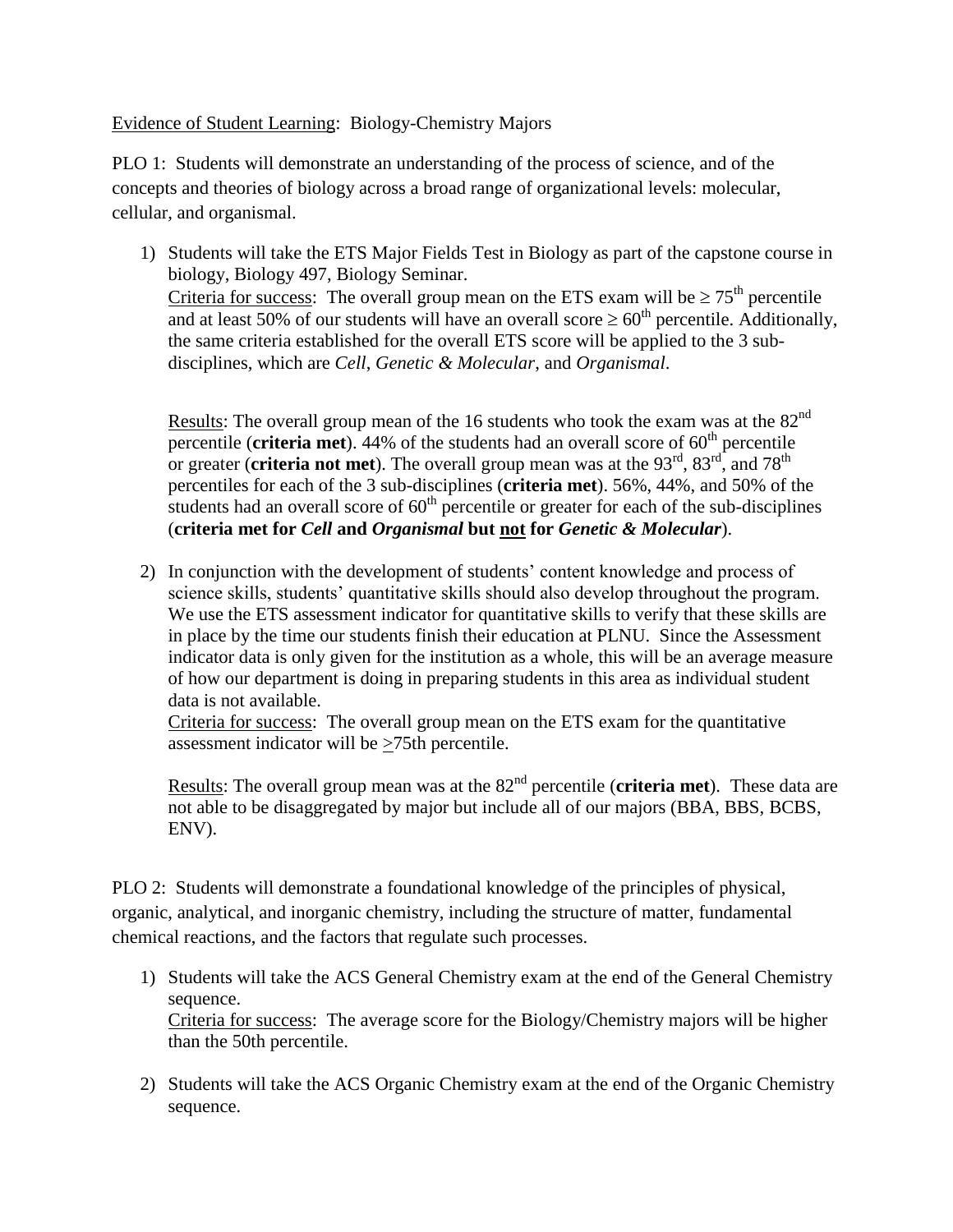Criteria for success: The average score for the Biology/Chemistry majors will be higher than the 50th percentile.

3) Students will take the ACS Thermodynamics exam at the end of Physical Chemistry I Criteria for success: The average score for the Biology/Chemistry majors will be higher than the 50th percentile.

The Chemistry Department provides these data and their analysis.

PLO 3: Students will understand the basic techniques of chemical investigation and the fundamental principles and operating procedures of the major instruments used in chemical characterization and analysis.

1) Assessment tools yet to be designed. Criteria for success: Criteria not yet determined.

PLO 4: Students will participate in the life of the departments of Biology and/or Chemistry by involvement in science clubs and/or in various positions of responsibility such as graders, tutors, and teaching assistants.

1) Student participation in Biology/Chemistry clubs and in positions of responsibility will be tracked and recorded. Criteria for success: At least 80% of our students will participate in one of these positions during their time at PLNU.

Results: Data not gathered this year.

PLO5: Students will develop career goals and define a path by which to achieve these goals.

1) In order to be cleared for course registration each semester, students will answer a questionnaire regarding their career goals and their plan by which to achieve those goals and then discuss the questionnaire with their faculty advisor. Criteria for success: At least 90% of our students will participate in this questionnaire each semester.

Results: Data not gathered this year.

PLO6: Students will develop a rationally defensible integration of science and faith.

1) During their senior year, students will defend the integration of their faith with various scientific topics via written and oral presentations. Criteria for success: At least 60% of our students will score at the strong level (levels: beginning, developing, strong, mature).